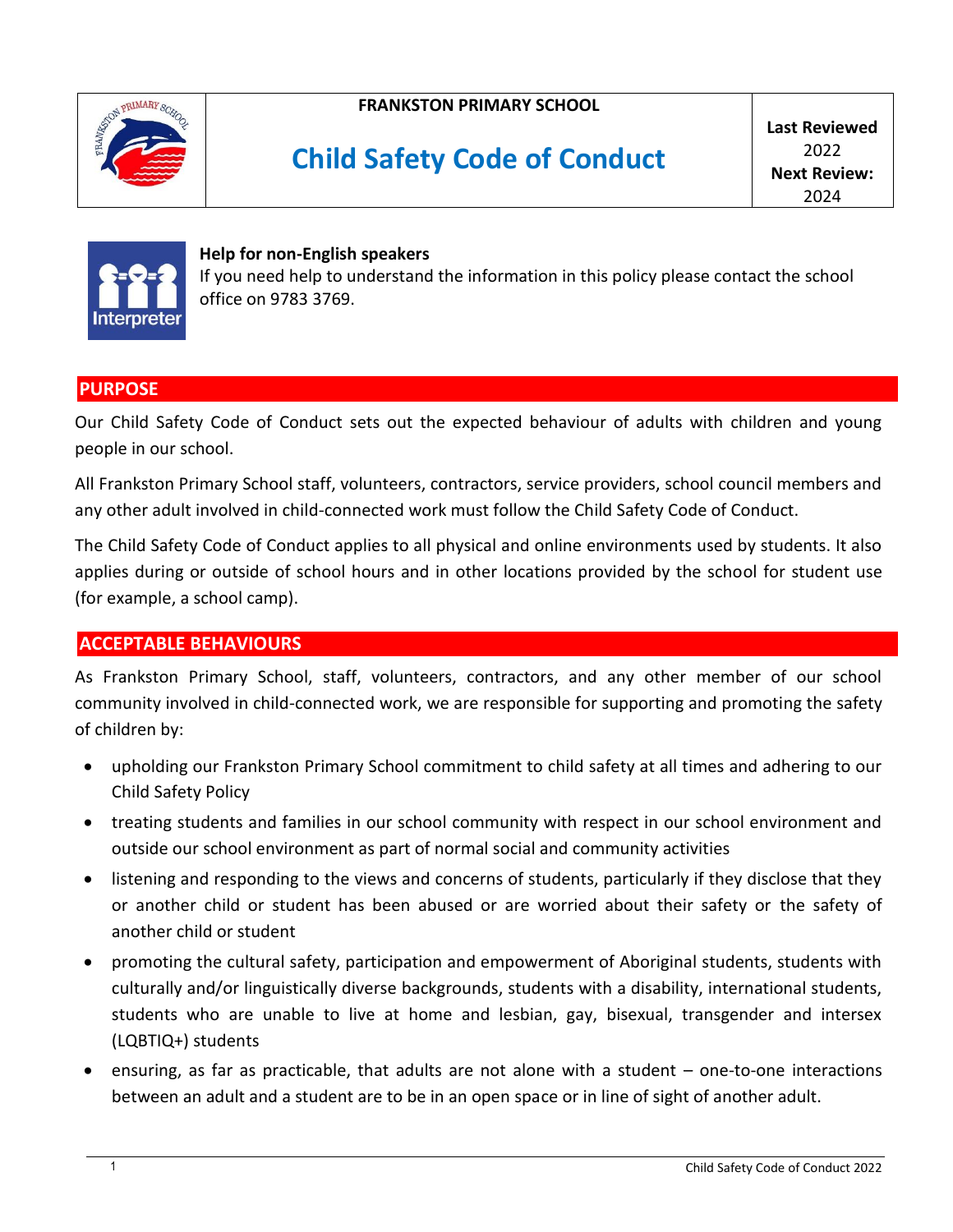- reporting any allegations of child abuse or other child safety concerns to Principal or Assistant Principal.
- understanding and complying with all reporting and disclosure obligations (including mandatory reporting) in line with our child safety responding and reporting policy and procedures and the [PROTECT Four Critical Actions.](https://www.education.vic.gov.au/Documents/about/programs/health/protect/FourCriticalActions_ChildAbuse.pdf)
- if child abuse is suspected, ensuring as quickly as possible that the student(s) are safe and protected from harm.

#### **Unacceptable Behaviours**

As Frankston Primary School, staff, volunteers, contractors and member of our school community involved in child-connected work we must not:

- ignore or disregard any concerns, suspicions or disclosures of child abuse or harm
- develop a relationship with any student that could be seen as favouritism or amount to 'grooming' behaviour (for example, by offering gifts)
- display behaviours or engage with students in ways that are not justified by the educational or professional context
- ignore an adult's overly familiar or inappropriate behaviour towards a student
- discuss intimate topics or use sexualised language, except when needed to deliver the school curriculum or professional guidance
- treat a child or student unfavourably because of their disability, age, gender, race, culture, vulnerability, sexuality or ethnicity
- communicate directly with a student through personal or private contact channels (including by social media, email, instant messaging, texting etc.) except where that communication is reasonable in all the circumstances, related to schoolwork or extra-curricular activities or where there is a safety concern or other urgent matter
- photograph or video a child or student in a school environment except in accordance with the [Photographing, Filming and Recording Students policy](https://www2.education.vic.gov.au/pal/photographing-students/policy) or where required for duty of care purposes
- consume alcohol against school policy or take illicit drugs in the school environment or at school events where students are present
- have contact with any student outside of school hours except when needed to deliver the school curriculum or professional guidance and parental permission has been sought.